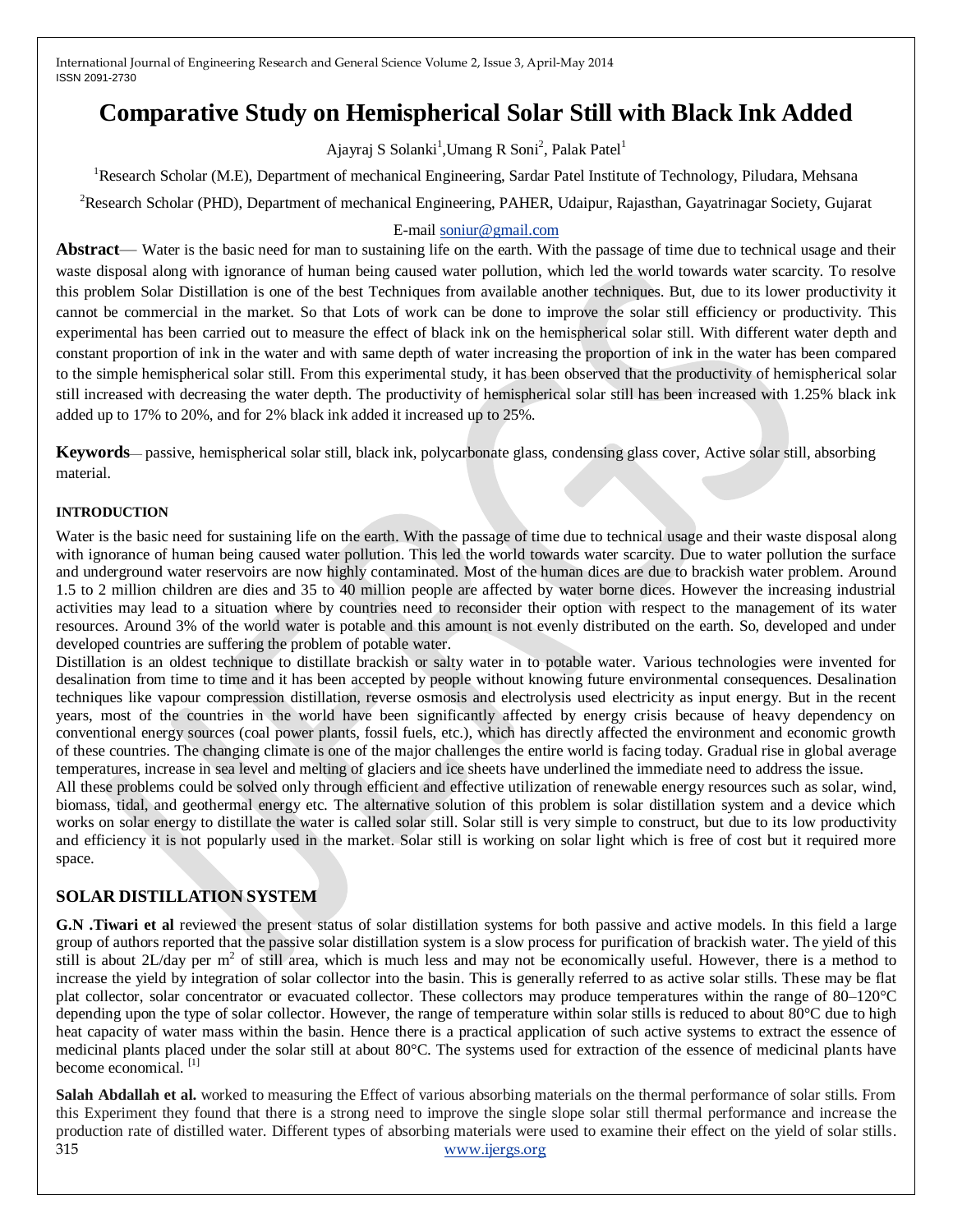These absorbing materials are of two types: coated and uncoated porous media (called metallic wiry sponges) and black volcanic rocks. Four identical solar stills were manufactured using locally available materials. The first three solar stills contain black coated and uncoated metallic wiry sponges made from steel quality AISI 430 type and black rocks collected from Mafraq Area in northeastern Jordan. The fourth still is used as reference still which contains no absorbing materials (only black painted basin). The results showed that the uncoated sponge has the highest water collection during day time, followed by the black rocks and then coated metallic wiry sponges. [2]

On the other hand, the overall average gain in the collected distilled water taking into the consideration the overnight water collections were 28%, 43% and 60% for coated and uncoated metallic wiry sponges and black rocks respectively.

**V.K. Dwivedia et al.** can compare the internal heat transfer coefficients in passive solar stills by different thermal models by an experimental validation. In this paper, an attempt has been made to evaluate the internal heat transfer coefficient of single and double slope passive solar stills in summer as well as winter climatic conditions for three different water depths (0.01, 0.02 and 0.03 m) by various thermal models. The experimental validation of distillate yield using different thermal models was carried out for composite climate of New Delhi, India (latitude 28°35′N, longitude 77°12′E). By comparing theoretical values of hourly yield with experimental data it has been observed that Dunkle's model gives better agreement between theoretical and experimental results. Further, Dunkle's model has been used to evaluate the internal heat transfer coefficient for both single and double slope passive solar stills. With the increase in water depth from 0.01 m to 0.03 m there was a marginal variation in the values of convective heat transfer coefficients. It was also observed that on annual basis output of a single slope single slope solar still is better  $(499.41 \text{ J/m}^2)$  as compared with a double slope solar still  $(464.68 \frac{\text{1}}{\text{m}^2})$ . <sup>[3]</sup>

**SangeetaSuneja et al.** measured n Effect of water depth on the performance of an inverted absorber double basin solar still. They perform transient analysis of a double basin solar still has been presented. Explicit expressions have been derived for the temperatures of various components of the inverted absorber double basin solar still and its efficiency. The effect of water depth in the lower basin on the performance of the system has been investigated comprehensively. For enunciation of the analytical results, numerical calculations have been made by them using meteorological parameters for a typical winter day in Delhi. They observed that the daily yield of an inverted absorber double basin solar still increases with the increase of water depth in the lower basin for a given water mass in the upper basin. [4]

**G.N. Tiwari et al.** worked on Computer modelling of Passive/Active Solar Stills by using inner Glass Temperature. Expressions for water and glass temperatures, hourly yield and instantaneous efficiency for both passive and active solar distillation systems have been derived. The analysis is based on the basic energy balance for both the systems. A computer model has been developed by them to predict the performance of the stills based on both the inner and the outer glass temperatures of the solar stills. In this work two sets of values of C and n ( $C_{inner}$ , n<sub>inner</sub> and  $C_{outer}$ , n<sub>outer</sub>), obtained from the experimental data of January 19, 2001 and June 16, 2001 under Delhi climatic condition, have been used. It is concluded that (i) there is a significant effect of operating temperature range on the internal heat transfer Coefficients and (ii) by considering the inner glass cover temperature there is reasonable agreement between the experimental and predicted theoretical results. [5]

**Bhagwanprasad and G N Tiwari et.al.** Perform an analysis of a double effect active solar distillation unit has been presented by incorporating the effect of climatic and design parameters. Based on an energy balance in a quasi-steady condition, an analytical expression for hourly yield for each effect has been derived. Numerical computations have been carried out for a typical day in Delhi, and the results have also been compared with single effect, active solar distillation unit. It has been observed that there is a significant improvement in the performance for a minimum flow rate of water in the upper basin. <sup>[6]</sup>

**T. Arunkumaret.al**. Working on An Experimental Study on a Hemispherical Solar Still and This work reports a new design of solar still with a hemispherical top cover for water desalination with and without flowing water over the cover. The daily distillate output of the system was increased by lowering the temperature of the cover by water flowing over it. The fresh water production performance of this new still was observed in Sri Ramakrishna Mission Vidhyalaya College of Arts and Science, Coimbatore (11° North, 77° East), India. The efficiency was 34%, and increased to 42% with the top cover cooling effect. Diurnal variations of a few important parameters were observed during field experiments such as water temperature, cover temperature, air temperature, ambient temperature and distillate output. Solar radiation incident on a solar still is also discussed here. [7]

**Basel I. Ismail et al.** represents a Design and performance of a transportable hemispherical solar still. A simple transportable hemispherical solar still was designed and fabricated, and its performance was experimentally evaluated under outdoors of Dhahran climatic conditions. It was found that over the hours of experimental testing through daytime, the daily distilled water output from the still ranged from 2.8 to 5.7 l/m2 day. The daily average efficiency of the still reached as high as 33% with a corresponding conversion ratio near 50%. It was also found that the average efficiency of the still decreased by 8% when the saline water depth increased by 50%. [8]

**S. Siva kumar et. al.** worked on a single basin double slope solar still made up of mild steel plate with different sensible heat storage materials like quartzite rock, red brick pieces, cement concrete pieces, washed stones and iron scraps. Out of different energy storing materials used,  $\frac{3}{4}$  in. quartzite rock is the more effective.  $^{[9]}$ 

316 [www.ijergs.org](http://www.ijergs.org/)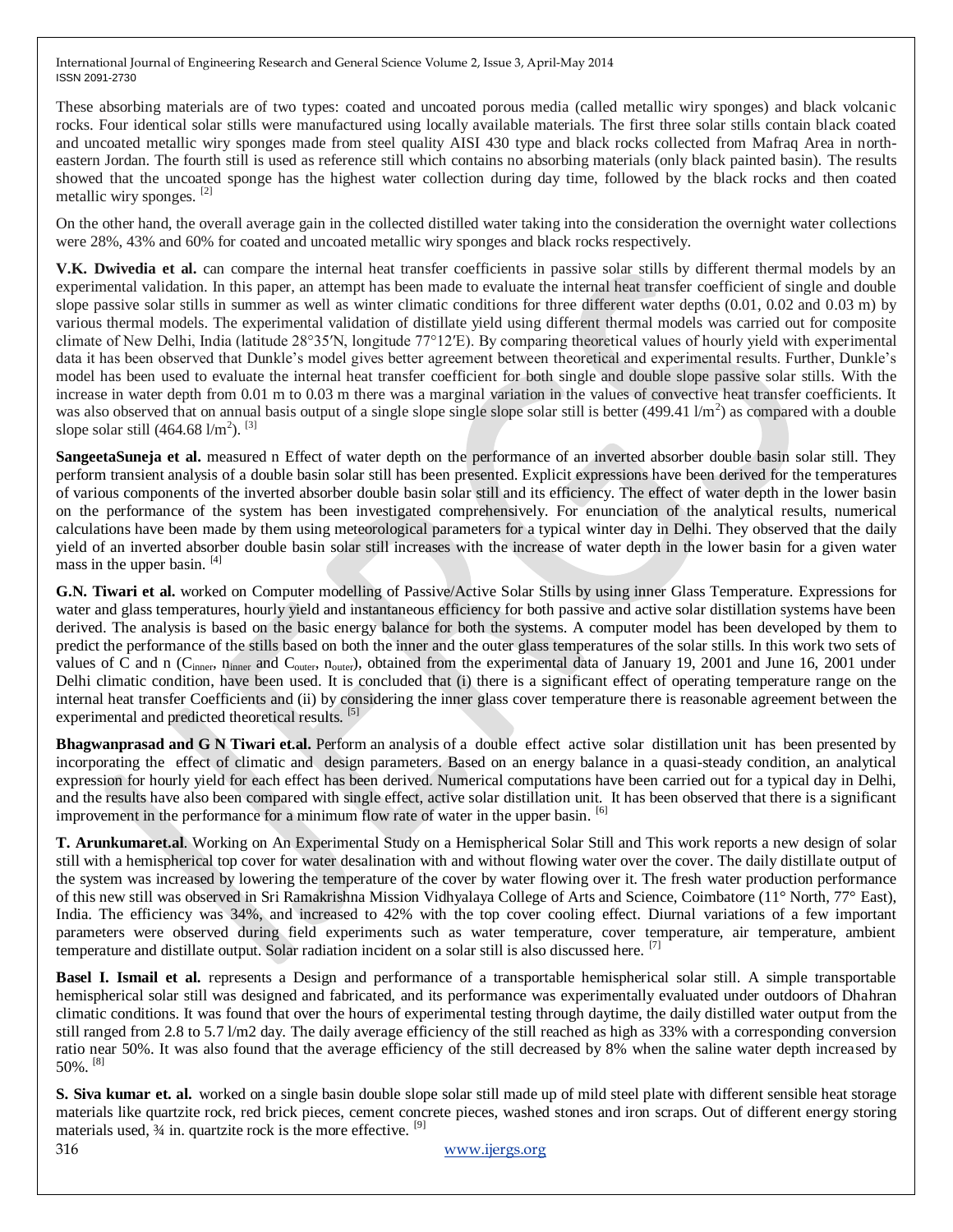**Yousef H. Zurigat et. al.** Worked on regenerative solar still. They have been observed that the Insulation has higher effect on the regenerative still compared to simple still. Productivity will increase up to 50% if the wind speed was increase from 0 to 10 m/s.  $^{[10]}$ 

**Hiroshi Tanaka et. al.** represented a theoretical analysis of a basin type solar still with an internal reflector (two sides and back walls). They have observed that the benefit of vertical external reflector would be smaller or even negligible. The daily productivity with external reflector was 16% greater than that with the vertical external reflector. [11]

**Badshah alam et. al.** represented the comparative evaluation of the annual performance of single slope passive and hybrid (PVT) active solar stills. Higher yield obtained from the active solar still and ratio depends on the climatic conditions during the year. Efficiency of 9.1- 19.1% was obtained by the active solar still while the passive solar still performed at 9.8-28.4% during the year. <sup>[12]</sup>

### **EXPERIMENTAL STUDY OF SOLAR STILL**

Experimental measurements were performed to evaluate the performance of the solar still under the outdoors of Mehsana climatic condition. Mehsana has geographical condition as latitude 23˚13'N and Longitude 72˚39' campus area. Entered assembly was made air tight with the half of a silicone gel. Basin of solar still has been constructed from 14 gauge of galvanized iron steel. Condensing glass cover made up of clear type polycarbonate material. Thickness of the polycarbonate condensing cover was 2mm.The basin liner is black oil painted on the inner surface of the basin. This has the dimension 0.08m² effective absorber area of flat based circular section. Thickness of insulation was 10 mm in each side and the thermocol used as insulating material to minimize the heat loss over the sides of the basin. One water inlet, condensing water outlet and excess water outlet was provided in the basin. After the black coating of the basin scale was fixed in the basin wall with the help of solution to measure the Depth of water. Thermocouple was inserted from water inlet hole and located in different place of the still before fixed the glass cover. They record the different temperature such as inner surface of glass cover, basin water, vapour temperature inside the still and atmospheric temperature outside the still.



**Fig 2 Hemispherical Polycarbonate Condensing Cover diagram**

Before the commencement of each test the basin was filled with saline water using the inlet port and hemispherical cover was cleaned from dust. The water depth was kept 0.5cm, 1cm, 1.5cm respectively and ink add in proportion of 1.25% water and depth is 0.5cm,1cm,1.5cm respectively. The experiment was carried out on sunny day. The temperature of glass cover vapour, inside water temperature and atmosphere temperature was measured by J-type thermocouple and record to the note. Daily Solar radiation was measured by solarimeter in w/m<sup>2</sup>. The distil water was collected hourly in the measuring jar. Experiment was carried out in month of March and April, Experiment starting from 9 AM TO 5 PM in sunny days. The Maximum amount of potable was collected at 1pm to 2: 30pm. This simple hemispherical results can compared to the with ink proportion used in water.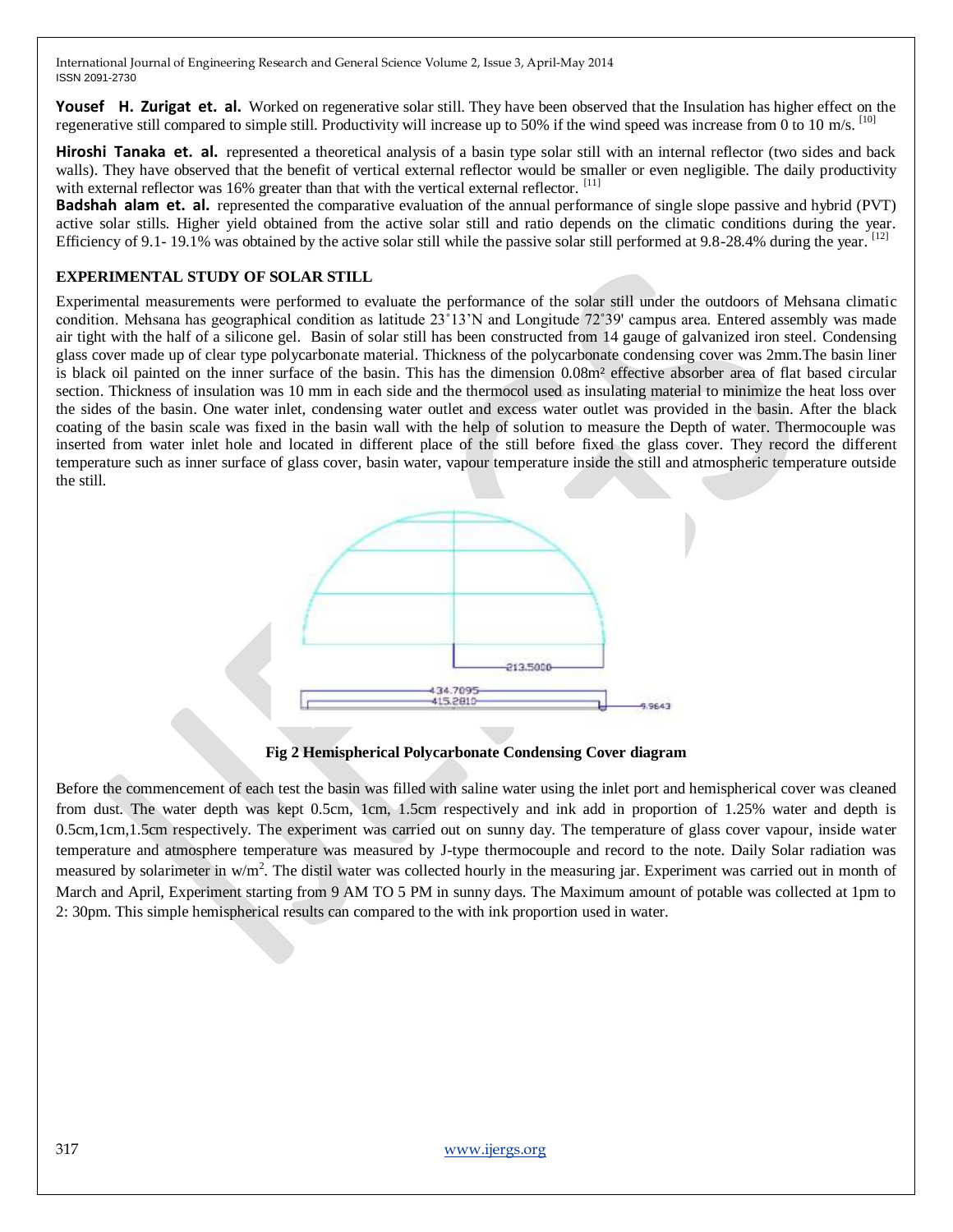# **PHOTOGRAPH OFEXPERIMENTALSETUP**



**Fig 3 Photograph of Experimental Setup**

# **RESULT AND DISCUSSION**

Typical results of the variation of the saline water temperature and glass cover temperature and ambient temperature have been measured during reprehensive day of testing. Temperature difference between the water and cover has similar trends, as they increase in the morning hours to maximum value around noon time. They start to decrease late in the afternoon. This is due to increase of solar irradiance in the morning and the decrease after 2.00 pm. After assembling the solar still, a set of experiments were performed to test its efficiency and productivity per hour per day. The experiments were carried out on days of bright sunny days. The amount of water and some temperature values was measured from 9:00AM to 5:00PM in campus area. Some factors are affecting on the active solar still are: solar radiation intensity, ambient temperature, wind velocity, humidity, condensing glass cover inclination, solar collector inclination, solar collector area, absorber material, etc.

The quantity of fresh water obtained from the solar still was  $1.5 \text{ Vm}^2$ .  $2^{\text{nd}}$  day of March the still area for 0.08m<sup>2</sup> has 1.5 cm of water depth. Total Mass of water obtained from the solar still was 255ml and it comes as a 3.180 L/m<sup>2</sup>. The Hemispherical still has 0.5 L/m<sup>2</sup> day on the day of 9<sup>th</sup> day of March the still area with 0.08m<sup>2</sup>, Total mass of water gain was 270 ml. Figure 5.1, Figure 5.2, Figure 5.3 and Figure 5.4 Figure 5.5, Figure 5.6, Figure 5.7 and Figure 5.8 shows the graph of hourly variation of solar radiation, mass of distilled water ml during the day  $2<sup>nd</sup>$  and  $9<sup>th</sup>$  of the march, 2014. The maximum solar radiation is in between 12:00 to 14:00 and the ambient temperature maximum in between 13:00 to 14:00 of the day period and drastically change in the solar radiation can shows the weather effect.

A hemispherical solar still has been fabricated and tested with and without black ink. Black ink is also an absorptive ink. So, if it is used in the form of mixture with proportion of water then it's helpful to increase the productivity in the solar still. It was the best absorbing material used in terms of water productivity. I hope to the resulted in an enhancement of about 60%.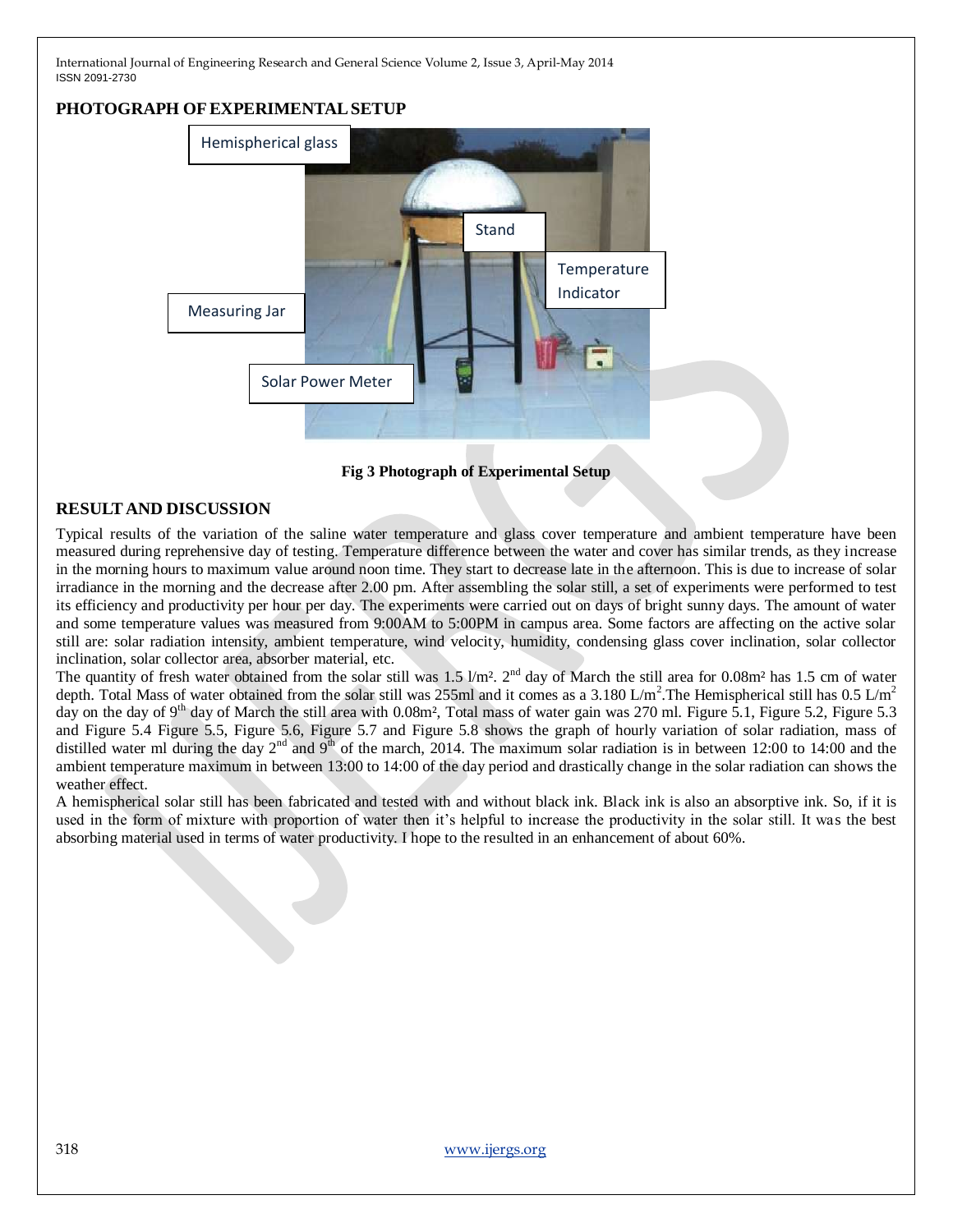## **WITHOUT ABSORBER INK**



**Fig 4 hourly variations in temperature and productivity during the day water depth 0.5 cm**



**Fig 5 hourly variations in temperature and productivity during the day water depth 1 cm**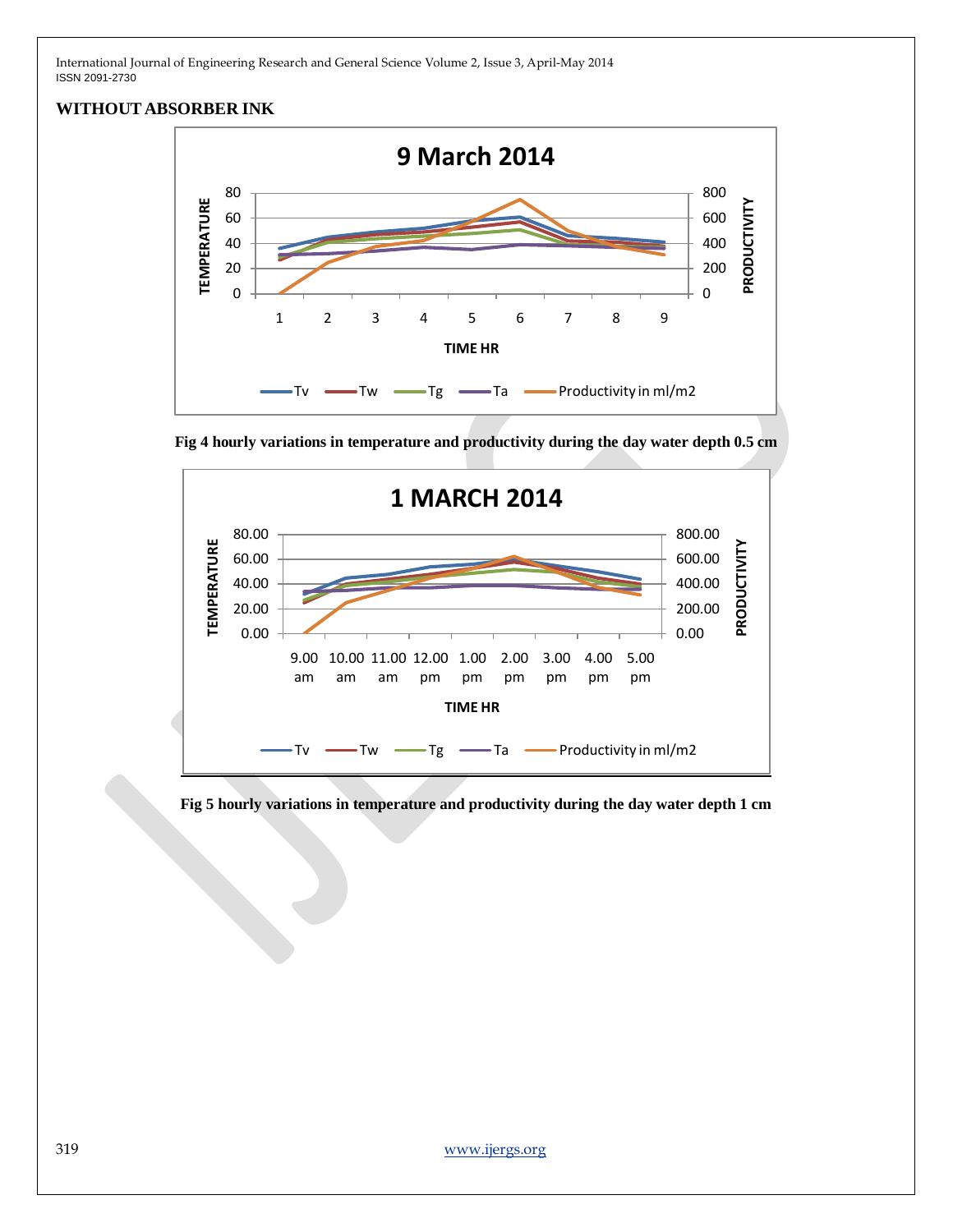

**Fig 6 hourly variations in temperature and productivity during the day water depth 1.5 cm**



**Fig 7 hourly variations in temperature and productivity during the day water depth 2 cm**

Figure 4, Figure 5, Figure 6 and Figure 7 shows without absorber material ink the hourly production rate of distilled water during the day period from 9:00 to 17:00. Maximum production in solar still was in between 13:00 to 14:00. From this observation of experiment 9:00 to 17:00 hour of the day, the temperature difference between basin water surface and inner surface of glass cover was increasing from 9:00 and maximum at the 13:00 to 14:00 after peak value the ambient temperature will reduced and solar radiation intensity also reduced, so for that temperature of water in the basin and glass cover also decreases. So, from the part of this study observed that if the temperature difference between basin water and inner surface of glass cover of the still will increase than the productivity of the still increases. The average productivity was  $2.8 \text{ }\mu\text{m}^2/\text{day}$ . After the peak value of productive output the productivity was continuously decreases.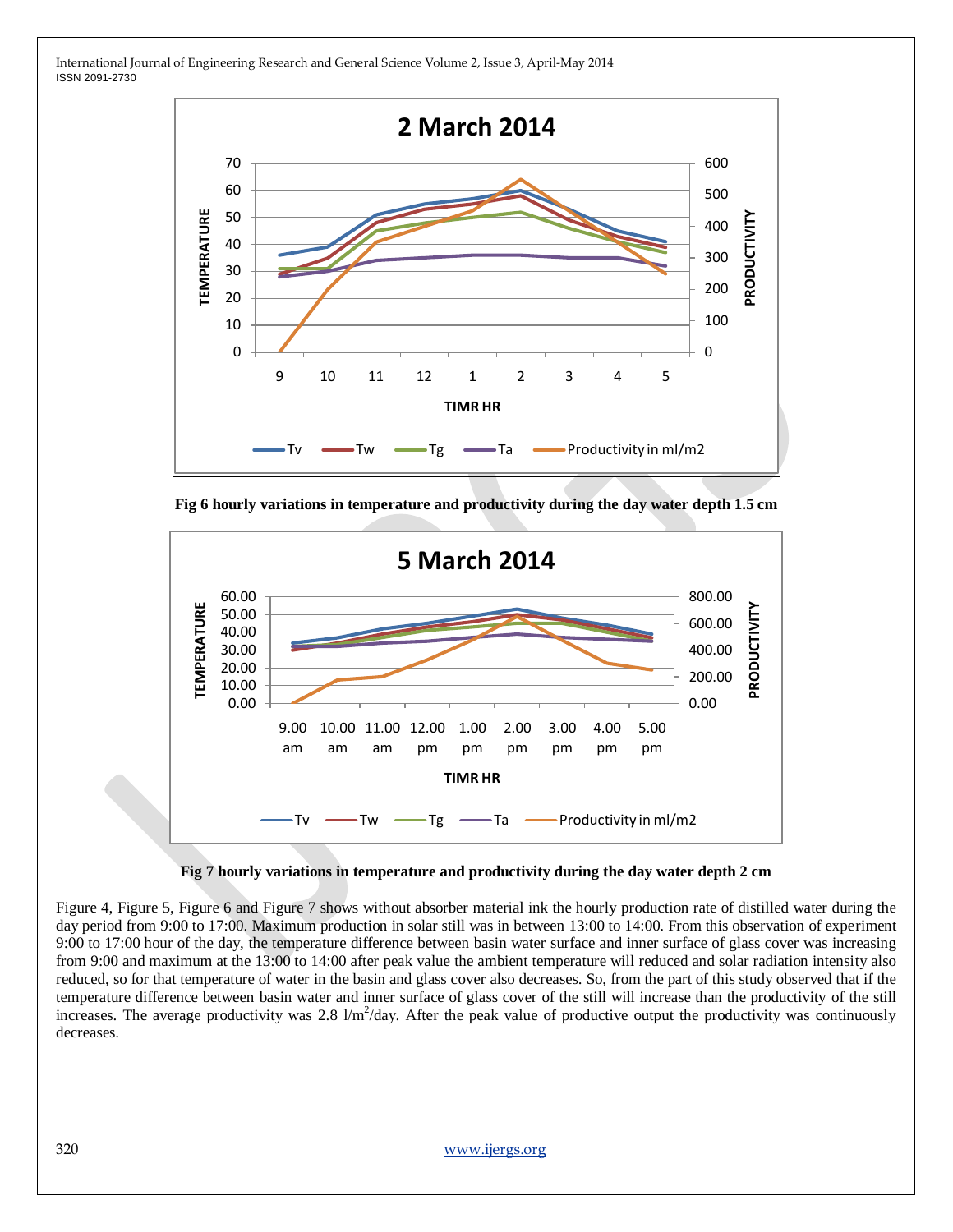## **WITH ABSORBER INK**



**Fig 8 hourly variations in temperature and productivity during the day water depth 0.5 cm with 1.25% ink**



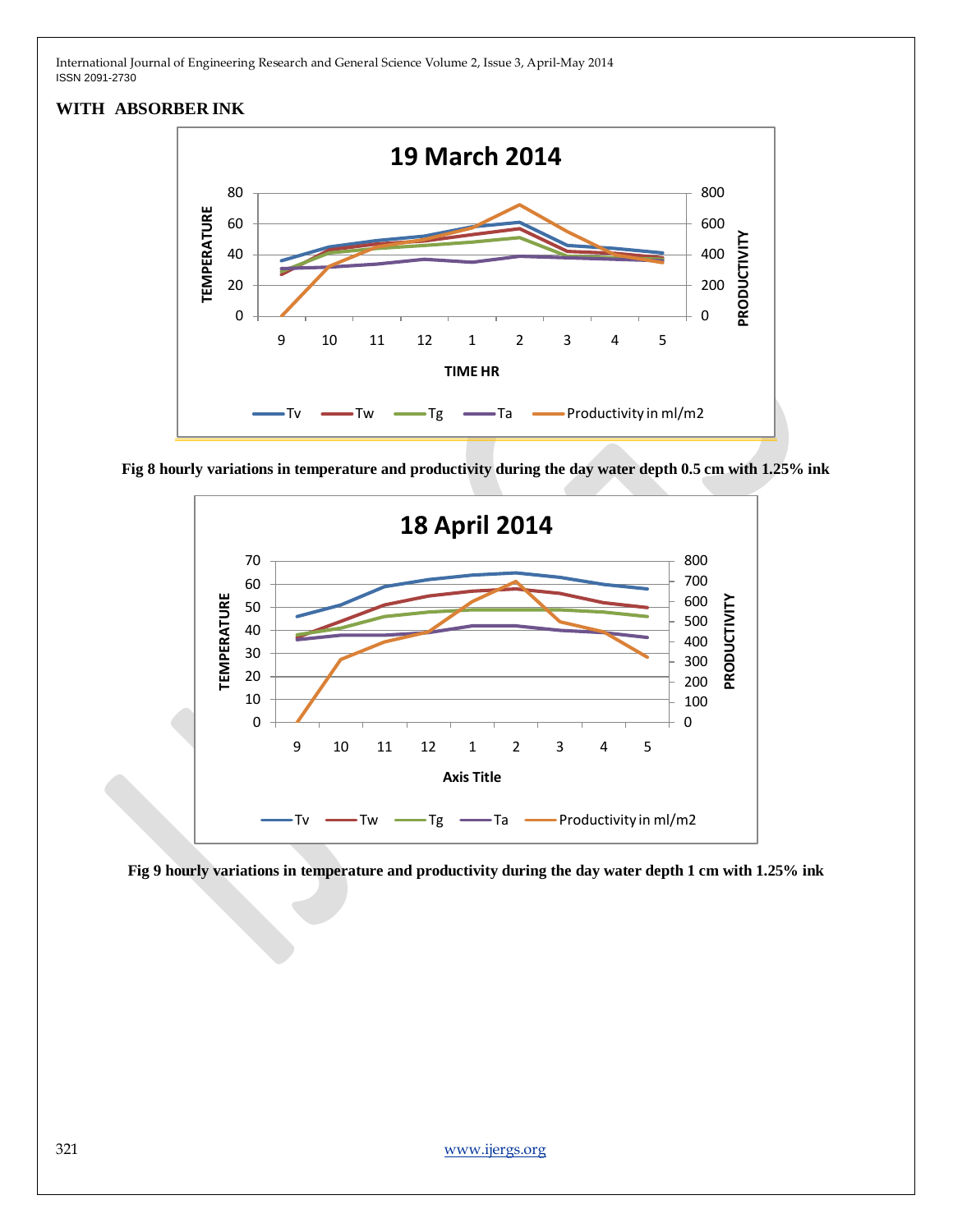

**Fig 10 hourly variations in temperature and productivity during the day water depth 1.5 cm with 1.25% ink**



#### **Fig 11 hourly variations in temperature and productivity during the day water depth 2 cm with 1.25% ink**

Figure 8, Figure 9, Figure 10 and Figure 11 shows the variation in productivity of distilled water with respected to variation in temperature and time. The productivity of this solar still converted in to the ml/ $m<sup>2</sup>$ . As compared to without ink the hemispherical productivity has been increased up to 17 to 20% with the help of only 1.25% ink added. The productivity of the solar still with ink added also gives the maximum productivity in-between 1:00 pm to 2:00 pm and the temperature difference between water and glass surface has been increase as compared to the without ink added solar still.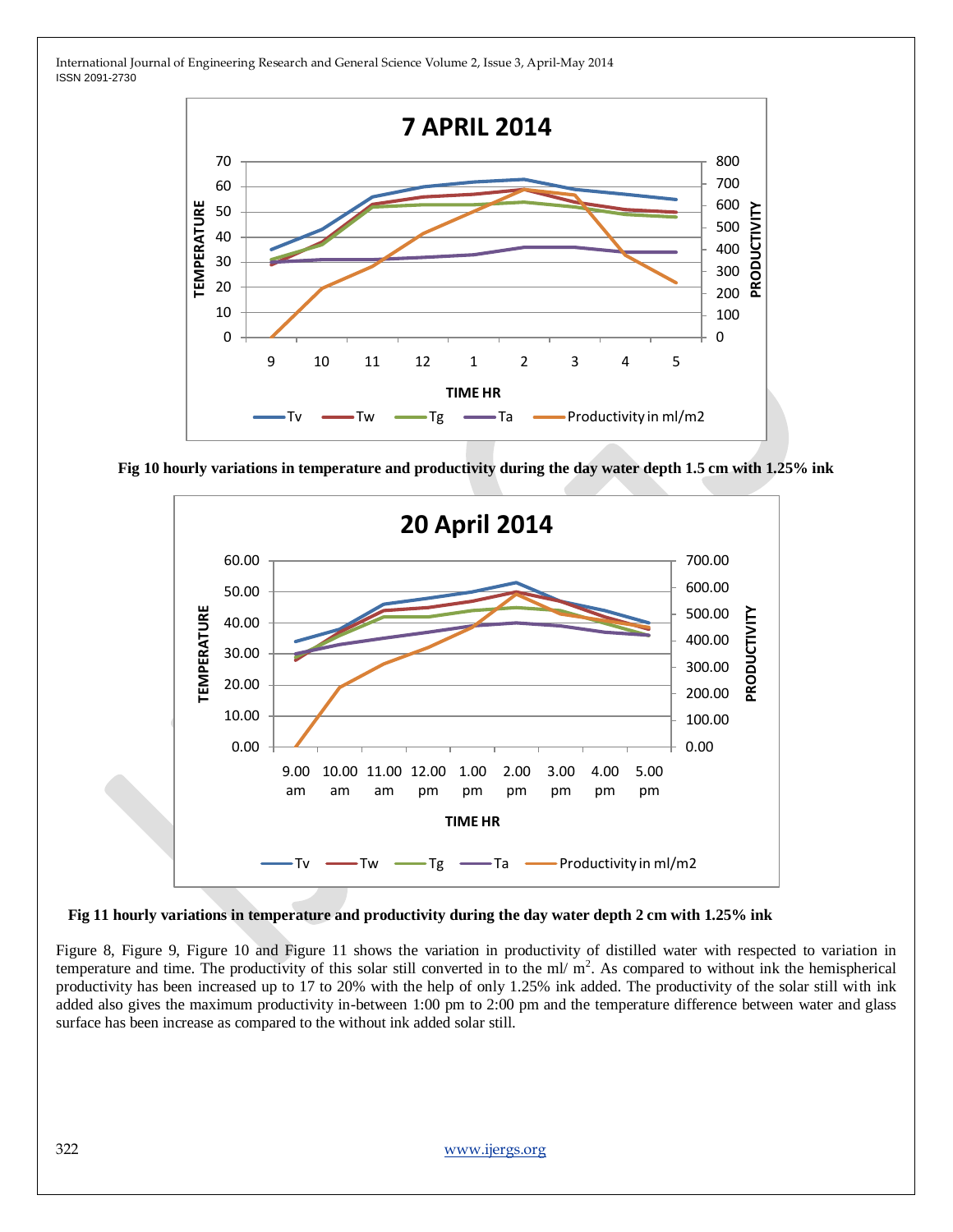

**Fig 12 hourly variations in temperature and solar radiation the day water** 

#### **depth 1 cm with 2% ink**

Figure 12 shows that the increment of different temperatures and productivity of solar still with respected to the increment in solar radiation during the day period. From this figures it has been observed that the temperature difference between water and glass cover increased with increasing the ink proportion with water. Also, the productivity has been increased with increasing the ink proportion with the water as inlet in the hemispherical type solar still.

#### **CONCLUSION**

From this experimental study conclude that the productivity of the hemispherical was increases due to decrease in water depth. Productivity of the solar still has been increased due to increase in temperature difference between water surface and inner surface of condensing glass cover. And maximum productivity of drinking water was collected during 1:00 to 2:00 pm in the sunny days. From this experiment it has been observed that with increasing in ink proportion with water that productivity of the hemispherical solar still gets increased and as compared to without ink added. The productivity of hemispherical has been increased with 2% ink added up to 25% and with 1% ink added 17% to 20%. The productive output distilled water has been tested in laboratory and the results shows that it is useful for the drinking water.

#### **FUTURE SCOPE**

- This work will be carried out with  $1m^2$  area and compared to the slope type solar still.
- Measure the effect of different proportion of ink added with water for different depth of water.
- Also, measures the effect of ink added in active hemispherical solar still and compares the results with passive hemispherical solar still.
- Compares to the acrylic glass and polycarbonate glass to flat circular base hemispherical solar still.

#### **REFERENCES:**

- [1] G.N. Tiwari, H.N. Singh, Rajesh Tripathi, "Present status of solar distillation", ELSEVEIR 2003 Solar energy 75 367-371
- [2] Salah Abdallaha, Mazen M. Abu-Khaderb, Omar Badranc, "Effect of various absorbing materials on the thermal performance of solar stills", ELSEVIER 2009 Desalination 242 128-137.
- [3] SangeetaSuneja, G.NTiwari, ""Effect of water depth on the performance of an inverted absorber double basin .solar still", Applied Energy 2004 77 317-325.
- [4] SangeetaSuneja ,G.N. Tlwarl, S.N. Rai, "Parametric study of an inverted absorber double-effect solar distillation system", Energy Conversion & Management 1999 40.
- [5] G.N. Tiwari, S.K. Shukla, I.P. Singh, "Computer modeling of passive/active solar stills by using inner glass temperature",
- [6] Bhagwanprasad and G. N. Tiwari, "Analysis of Double Effect Active Solar Distillation.
- [7] T. Arunkumar a, R. Jayaprakasha,D. Denkenberger b, AmimulAhsan c, M.S. Okundamiya d, Sanjay kumare,Hiroshi Tanaka f, H.Ş. Aybar g, "An experimental study on a hemispherical solar still".
- [8] Basel I. Ismail," Design and performance of a transportable hemispherical solar still.

323 [www.ijergs.org](http://www.ijergs.org/)